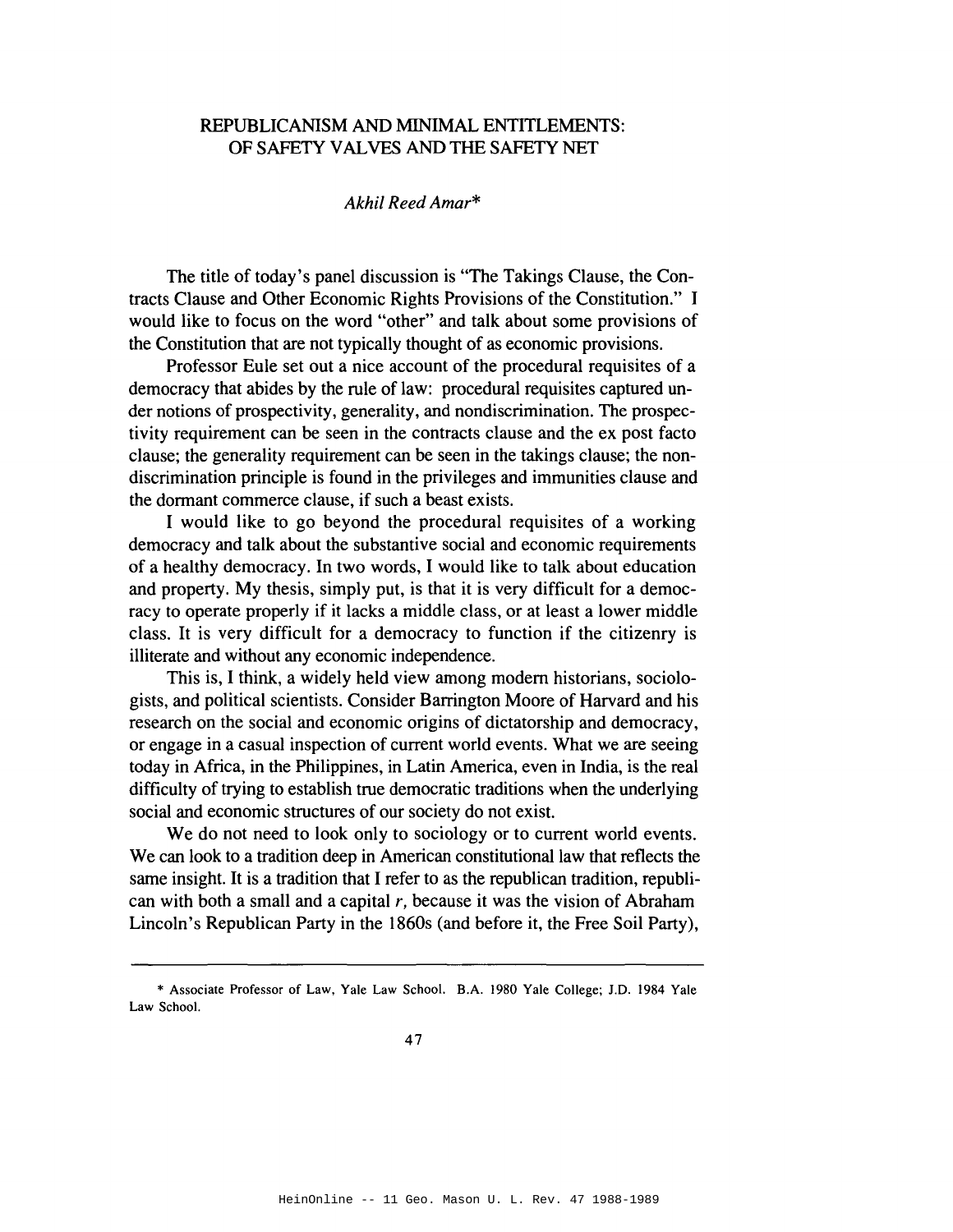of Thomas Jefferson and the Democratic Republicans, and ultimately of a republican commonwealth tradition in England associated most prominently with James Harrington.

What is this republican tradition? The republican tradition is basically one in which there is a recognition that in order for one truly to be a citizen in a democracy and to participate in its democratic process, one needs a minimum amount of independence. Economic independence is necessary if the citizen is to be able to deliberate on the common good, the *res publica,* the thing public. Hence, the word "republicanism." According to this tradition, the problem of poor people is that, in a real way, they have no wills of their own. You may give them the right to vote perhaps, but they will alienate that right. They will sell it to rich people or to foreign tyrants. They lack some minimal stake in society sufficient to connect their own personal interests with that of the larger public interest. This is one of the reasons that Thomas Jefferson was so concerned about cities and so hostile towards them. He saw cities as breeding grounds for a kind of urban proletariat that had no real stake in the common venture.

I have been talking about property thus far. We can also consider military service as a substitute; an alternative way of demonstrating that one has a commitment to and stake in society. The participation of many people in the revolutionary war led to a feeling that they should not be disenfranchised, disentitled to participate in public deliberations, just because they did not meet the property requirements of the time. This led to various land reform movements, including the abolition of primogeniture and entail. Lincoln's ultimate decision to propose a thirteenth amendment to emancipate blacks was in large part triggered by the fact that blacks had served as soldiers. Look, in fact, at section three of the fourteenth amendment. The definition of the presumptive voting body of the states is identical to that of the militia  $-$  males over twenty-one. Or consider the twenty-sixth amendment adopted in 1971 extending the franchise to eighteen year olds who were at the time bleeding and dying for this country.

In short, there is the republican vision that Thomas Jefferson had of the yeoman farmer standing on his own land, pitchfork in one hand, able to provide for himself and his family, with a musket in his other hand, capable of serving the militia and defending his country. There is in this vision a strong hostility to the notion of a standing army, a mercenary army. The standing army is dependent; it is paid by the government. The same kinds of intuitions that many people today have about bureaucracy, welfare, and dependency on government, I think, were held by the framers and illustrated by their concern about standing armies and mercenary armies.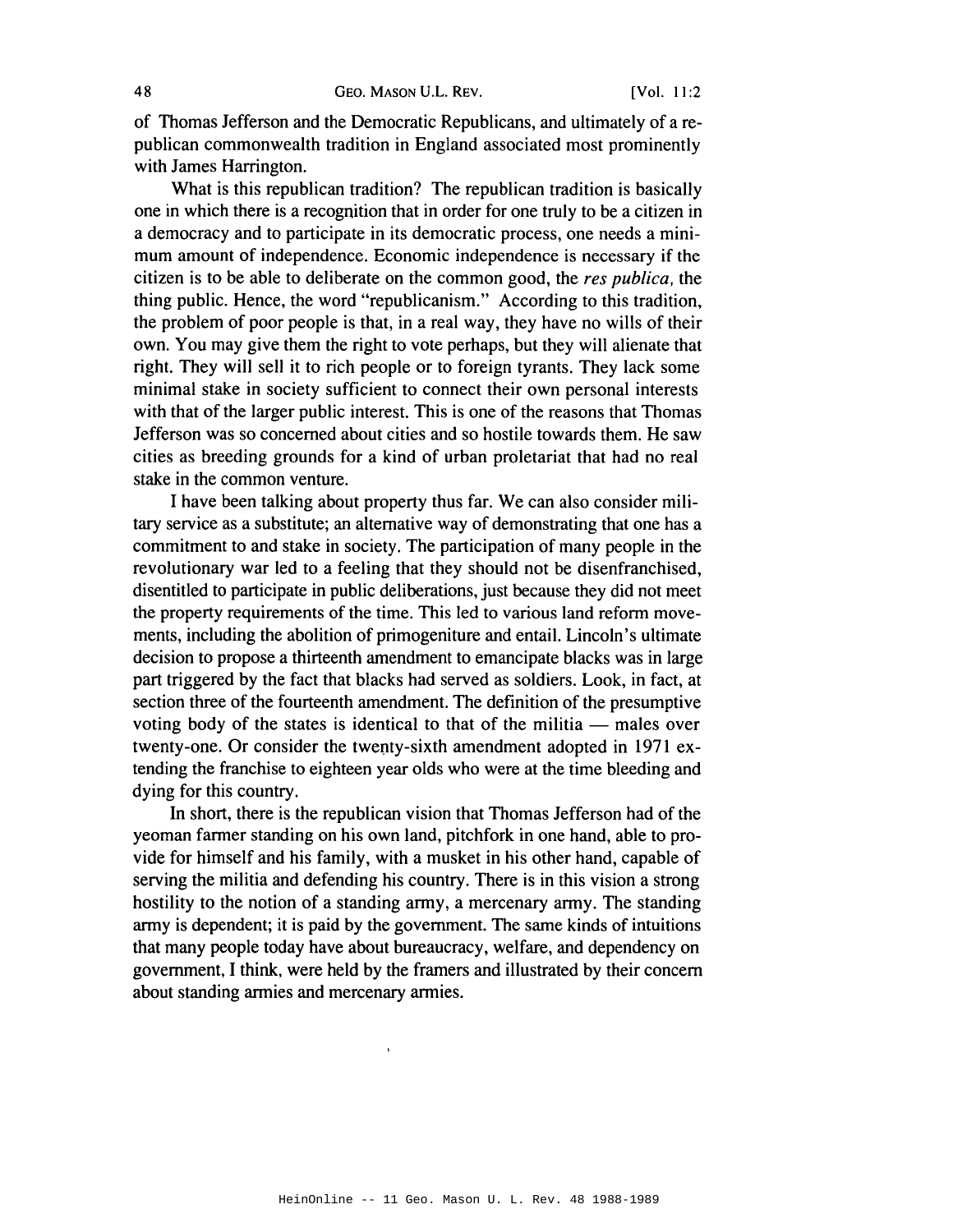I suggest that there are two basic ways of dealing with the republican notion that in order for a democracy to work people must have a stake in society. The first is the underside, the dark side of the republican vision. It is the *exclusionary* side. It is the Athenian solution, and I would suggest it is the original American solution. That solution is to enslave people, to ruthlessly disenfranchise people who do not have property, and to adopt poll taxes and property qualifications.

Indeed human slavery led to a host of "economic rights" provisions in the original Constitution. We see it over and over again. We see it in the two clauses about non-importation of slaves. We see it in the fugitive slave clause. We see it in the three-fifths rule. And it is lurking in the background of several other clauses in the Constitution. This is dramatic evidence that "economic rights" are not *per se* a good thing. We need to ask questions about their distribution: *Who* has economic rights and to how much?

Edmund Morgan in his brilliant book called *American Slavery, American Freedom*<sup>l</sup> elaborated on the seeming paradox of the fact that you have radical language about liberty, equality, and the rights of man coexisting in the same society that enforces a regime of human slavery. But in an odd way it is not a paradox at all because it is the enslavement of many people that provides the economic well-being of the rest, who constitute the polity. Ironically, slavery provides a rough equality among whites — they are all equal in being *free* men - and enough economic rent to allocate to poor whites to make them economically independent.

But this original republican solution was radically modified by the Civil War and the thirteenth amendment. There is a new solution to the problem. It is no longer the Athenian solution of enslavement. It is an *inclusionary* solution. It is a solution that says that we will not allow a degraded caste of people to exist in our society. It is a solution that provides inalienable property rights of people in their own persons. Moreover, I suggest that it is a vision that provides for, especially under section two of the thirteenth amendment, forty acres and a mule. It is a vision that provides for a right to sustenance and shelter - minimum sustenance, minimum shelter.

I submit that standard legal discourse has deradicalized this thirteenth amendment vision, the inclusionary vision. The people who adopted the thirteenth amendment provided rights against the world. A Martian looking at our Constitution would probably see the thirteenth amendment as its most radical provision. There is no state action requirement, unlike just about every other provision in the Constitution. We fought a civil war over this. It radically changed the social and economic structure of society. The people

I. E. Morgan, American Slavery, American Freedom (1975).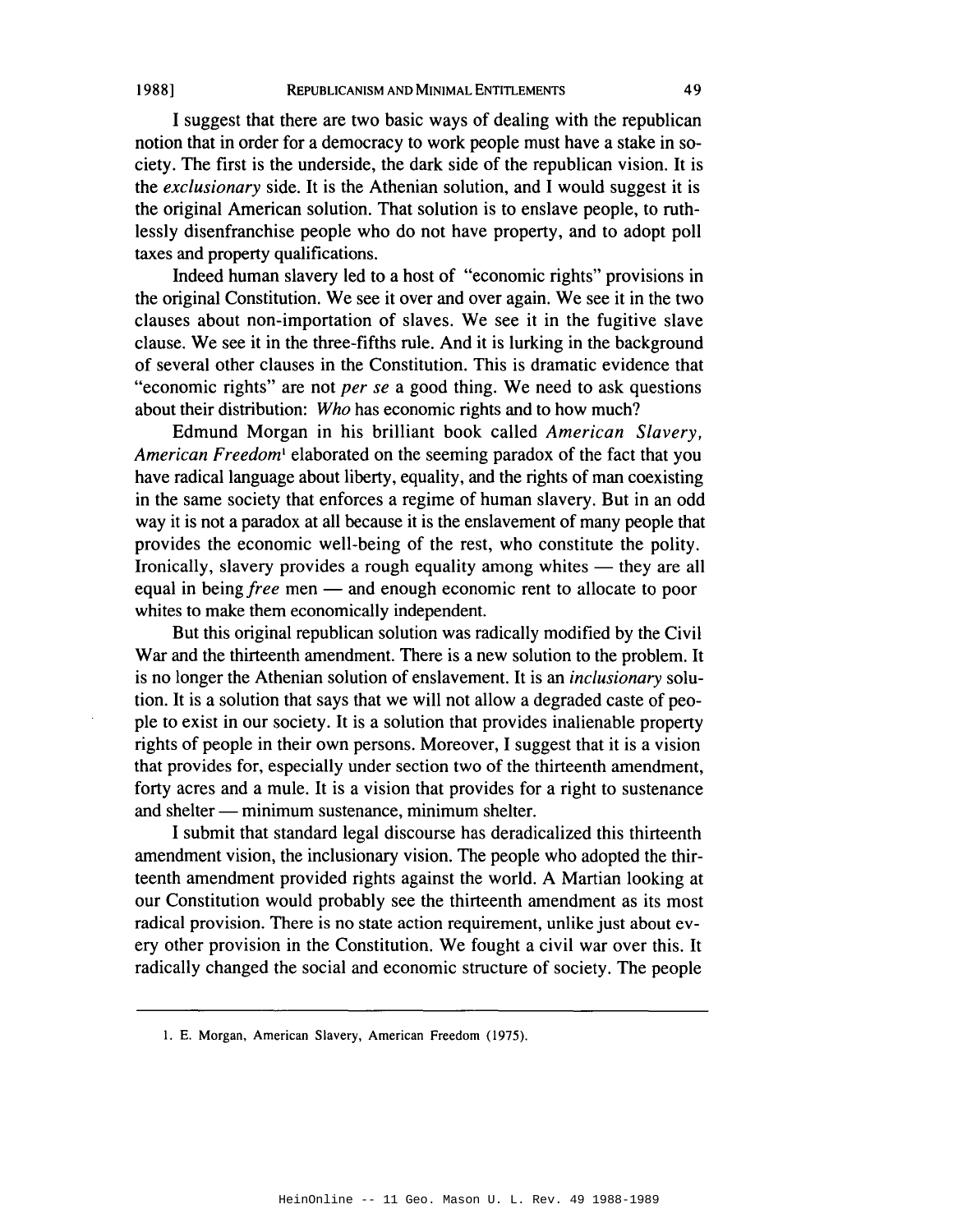who adopted it did not know that the fourteenth and fifteenth amendments were going to follow. They thought the thirteenth amendment was quite broad.

I suggest that when the reconstruction amendments are viewed as a whole, a radically different vision of society emerges. Precisely because the fifteenth amendment gave former slaves the right to vote, and the fourteenth amendment made them citizens by dint of their birth, you have to make sure that they will have a certain minimum stake in society with the thirteenth amendment. Otherwise you could not trust them to be voters under the fifteenth amendment.

Thaddeus Stevens, for example, had a policy of subsidized public education, of land redistribution in the South  $-$  forty acres and a mule  $-$  and of homesteading in the West.<sup>2</sup> You can see connections now between the educational vision of *Brown v. Board of Education<sup>3</sup>* and Thaddeus Stevens in the Reconstruction. What does this suggest about the principles of prospectivity and generality that I began with?

One thing is that some of these new economic rights provisions are slightly redistributive. Abolishing primogeniture and entail changed the cluster of existing Lockean property rights. Land reform in the South was redistributive. Public education in some ways may be redistributive as well. Wealthy people pay more school taxes than poor people, but poor children are no less entitled to public education. In the West, we did not auction off lands to the highest bidder. There was a distributional vision behind the homesteading provisions of giving subsidized land to folks as long as they were going to farm their own homestead.

What happens when there is no longer any land left?<sup>4</sup> I suggest that there is a connection between the "safety valve" of Western land one hundred years ago and language about the "safety net" today, about trying to create situations in which everyone has a minimum stake in society. It is very interesting that soon after the closing of the West in 1890, Americans adopted the sixteenth amendment which provides not simply for an income tax, but a predictively progressive  $-$  that is, a redistributive  $-$  income tax.

Professor Epstein made a nice set of arguments about how the original understanding and the structure of the Constitution was anti-redistributive. His argument as I understand it is not so much textual as structural, looking at the ideological background of the framers of the Constitution. But if you are going to do that for the original Constitution  $-$  engage in that level of

<sup>2.</sup> This is similar to what is going on in Central America today with thoughts about land redistribution in order to provide the social basis for a democracy.

<sup>3.</sup> 347 U.S. 483 (1954).

<sup>4.</sup> The availability of such land was explicitly assumed by Locke's famous proviso.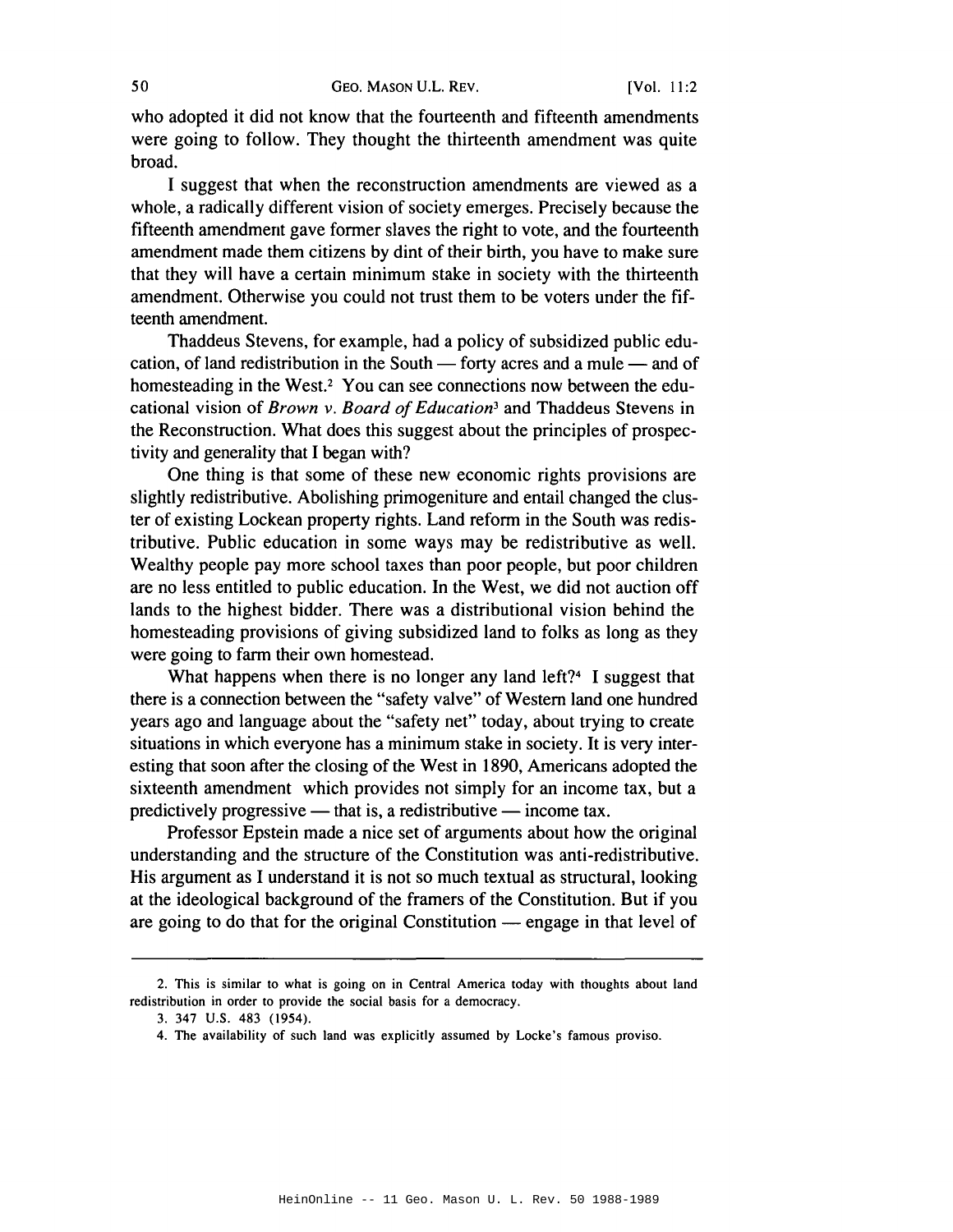generality in constitutional interpretation — to be consistent, to be a principled interpretivist, you have to be willing to do the same thing when looking at the thirteenth, fourteenth, and fifteenth amendments or the sixteenth amendment, and recognize that they were motivated by a slightly different vision of economics and democracy.

I will end with two caveats and then try to come full circle. First, a notion of minimal entitlements is not a notion that everyone should have an equal amount of property. It is more a thirteenth amendment vision rather than a fourteenth amendment vision. Second, this vision is not a socialist one. It celebrates the notion of private property, but suggests that we have to extend the benefits of that to all citizens in society, or at least extend the benefits of some minimum property entitlement. This is the vision of Charles Reich in his classic article on the new property.<sup>5</sup> It might suggest implications for the *Rodriguez6* case dealing with a minimum right to education, or for voucher systems in employment or education, not necessarily a kind of socialist system in which people have property rights in other's income.

So we started with three principles - prospectivity, generality, and nondiscrimination. My claim is that each one of these has to be importantly qualified or modified. Prospectivity has to be complemented by a vision of the substantive baseline. Prospectivity simply says whatever existing property rights you have, must be respected prospectively, but we need a theory about initial baseline entitlements, starting points. We need a theory about the birthrights of inheritance of every American citizen. That is what the thirteenth, fourteenth, and fifteenth amendments are all about - birthrights of every American citizen.

The proposition about generality must be supplemented by a vision of the independence of citizens. The way to create that independence is to give every citizen some minimum stake in society.

Finally, the notion of nondiscrimination, which is often assimilated to non-redistribution, has to be qualified by the need to accommodate modest redistribution so that we can make real today the vision of forty acres and a mule for every American.

<sup>5.</sup> Reich, *The New Property.* 73 Yale LJ. 733 (1964).

<sup>6.</sup> San Antonio Independent School Dist. v. Rodriguez, 411 U.S. 1 (1973).